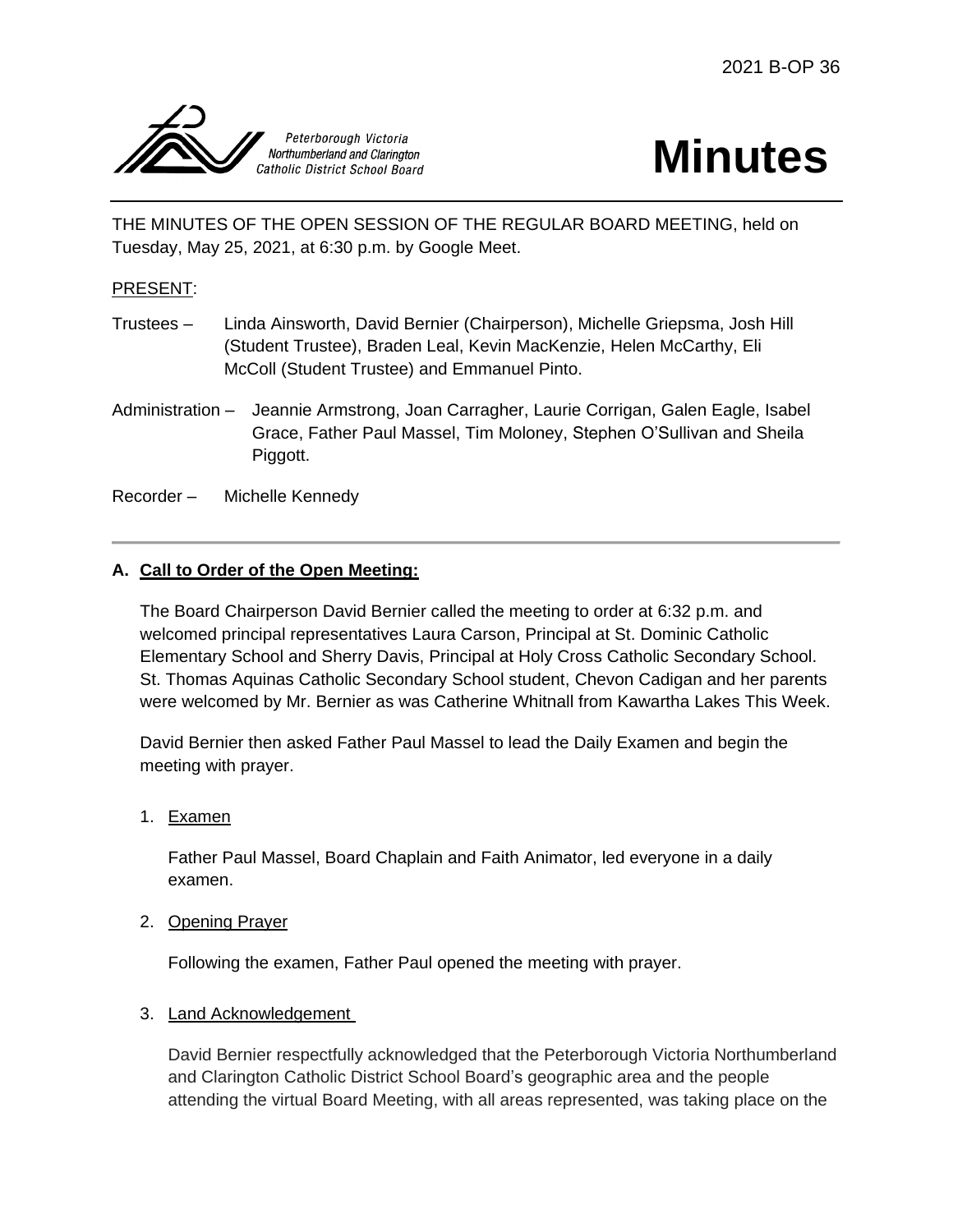treaty and traditional territory of the Mississauga Anishinaabeg.

## 4. Singing of the National Anthem

The National Anthem, was sung by Trustee Linda Ainsworth.

# 5. Approval of the Agenda

**MOTION:** Moved by Helen McCarthy, seconded by Braden Leal that the Agenda be approved.

Carried.

6. Declarations of Conflicts of Interest

There were no of conflicts of interest declared.

7. Approval of the Minutes of the April 27, 2021 Regular Board Meeting.

**MOTION:** Moved by Braden Leal, seconded by Emmanuel Pinto

that the minutes of the April 27, 2021 Regular Meeting be approved.

Carried.

8. Business Arising Out of the Minutes.

There was no business arising from the minutes.

## **B. Reports from the Office of the Director and Student Trustees:**

1. Report from the Director of Education.

Joan Carragher gave the Director's Report, which included the following points:

- Sorrow for the loss of six-year-old St. Elizabeth student, Jessica Babs-Adewumi. The board extends prayers for the repose of her soul and heart-felt condolences to her parents and younger sister.
- As students continue remote learning, staff and students exemplify tremendous resilience and optimism.
- Catholic Student Leadership awards were celebrated during Catholic Education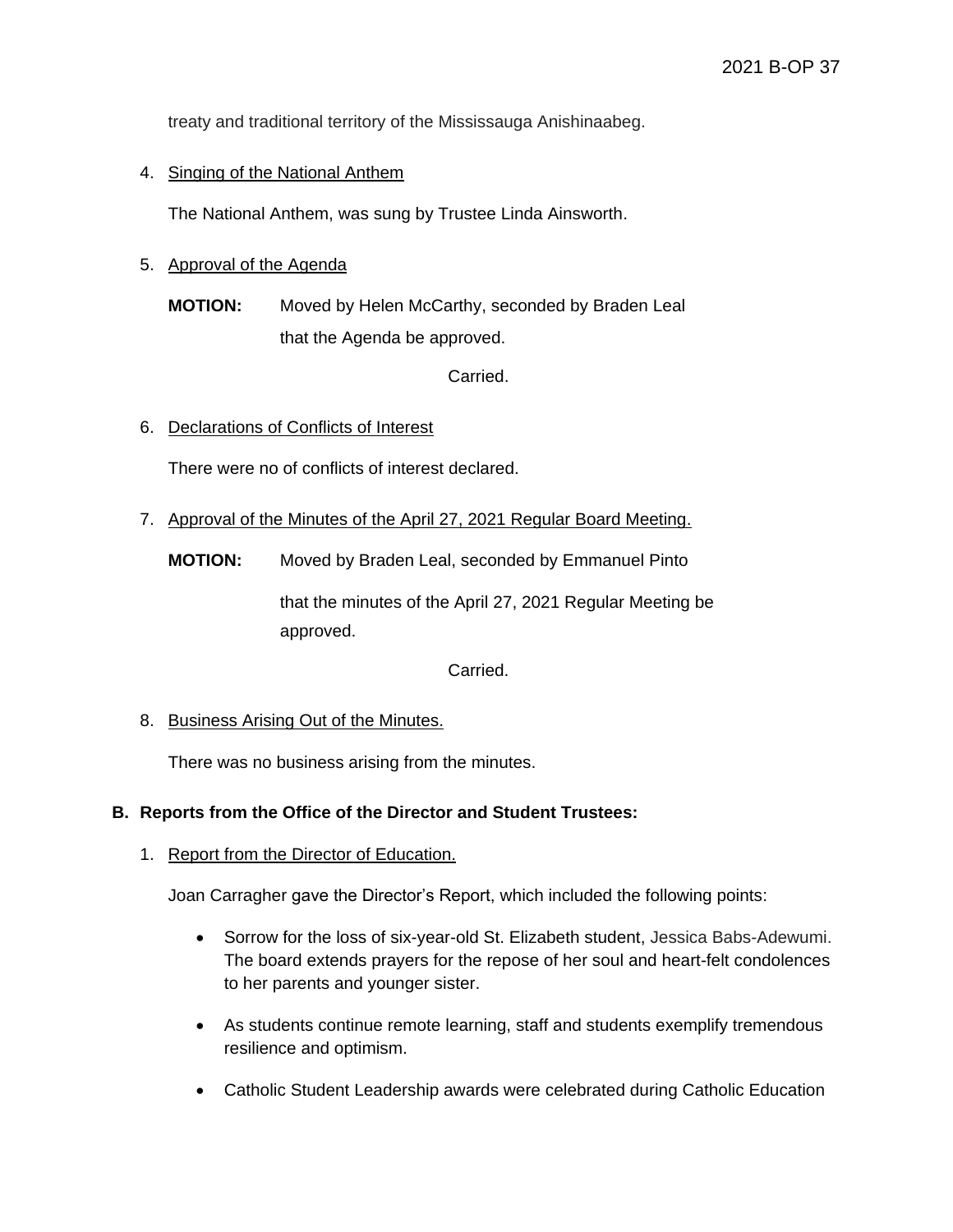Week with the theme of "Nurturing Hope".

- Preparations are now underway to prepare the 2021-2022 operating budget within the framework of the provincial Grants for Student Needs which were recently released to school boards.
- Professional development in the area of equity and anti-racism continued on May 12 at the Director's Meeting when guest speaker Mante Molepo gave a presentation entitled 'Anti-racist Approach to Leadership' to principals, viceprincipals and superintendents.
- Secondary teachers participated in professional learning on May 14 in the areas of equity, Destreaming Grade 9 Math and Deep Learning.
- On May 19, the Catholic Parent Engagement Committee hosted Dr. Joti Samra, clinical psychologist, who spoke about Children's Mental Health. Parent participation was close to 200 attendees at its peak during the online event.
- Vaccinations for staff continue and preparations are underway for Public Health Units across the province to conduct clinics for youth aged 12-17. Communications about the clinics will be sent out by the board and it is expected that students will be able to get both vaccines prior to the return of school in September.
- Strategic Priorities ThoughtExchanges and surveys with parents, staff, priests and students has now ended and the task of analyzing data will begin. This data will assist as staff begin to work on the Catholic Board Improvement Plan for Student Achievement and Well-being.

Following her presentation, Joan Carragher answered questions from the trustees.

2. Introduction of 2021-2022 Junior Student Trustee, Chevon Cadigan.

Director of Education, Joan Carragher introduced and welcomed the newly elected Junior Student Trustee for the 2021-2022 school year. Chevon Cadigan is a student at St. Thomas Aquinas Catholic Secondary School who was elected among her student leader peers at the April Student Council Liaison Committee. Student trustees Josh Hill and Eli McColl welcomed Chevon to the role and expressed their best wishes.

3. Report from the Student Trustees.

Student Trustees Josh Hill and Eli McColl gave the Student Trustee report which included the following highlights:

• Peter Katz gave an inspiring and engaging speech on May  $18<sup>th</sup>$  at the fourth session of the 'Voices that Heal' Student leadership retreat. Just under 100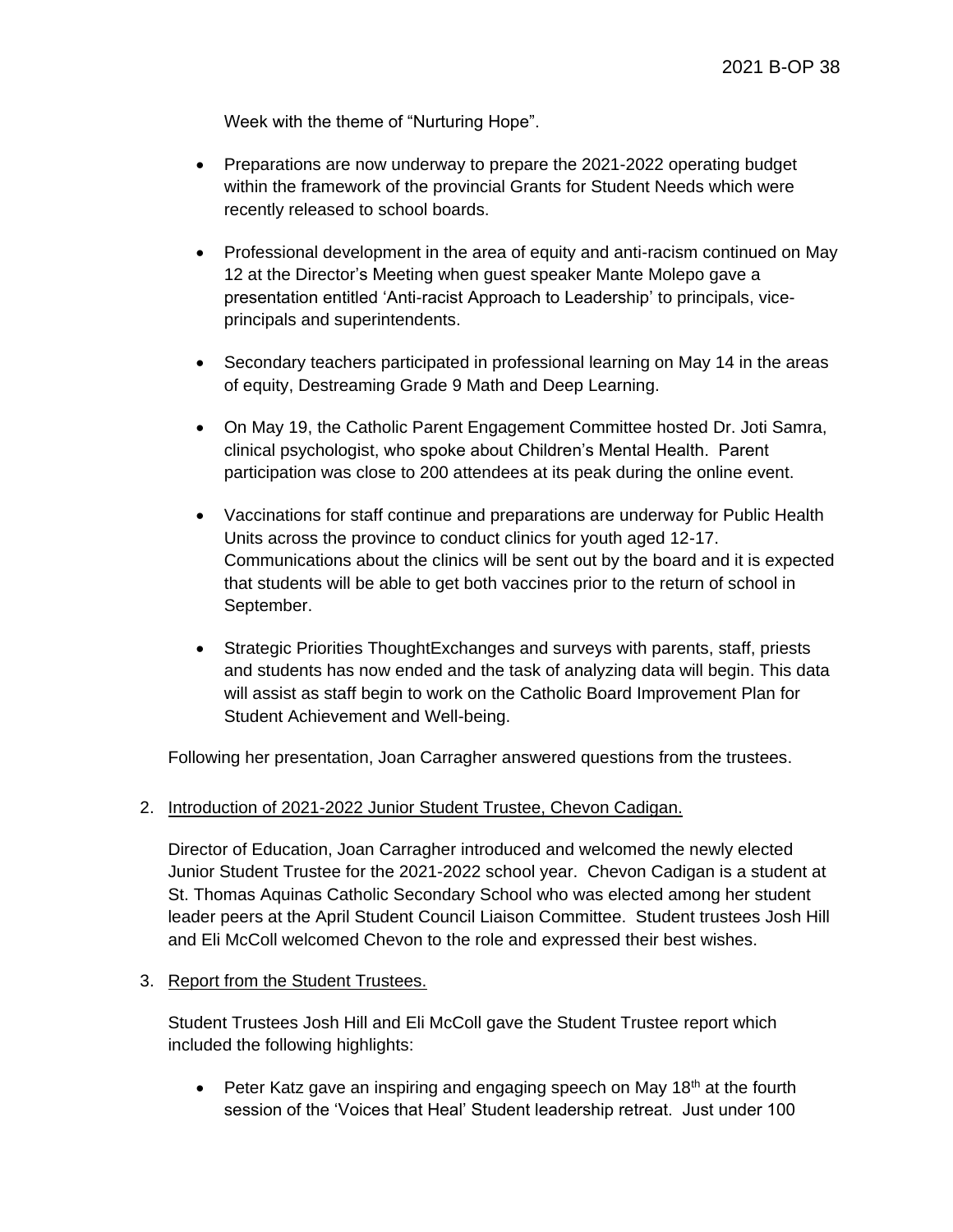students heard him speak about getting out of your box and being okay with being scared and vulnerable when pursuing goals.

- School spirit events continue as student leaders and schools do their best to continue to engage and inspire students to participate and connect. Some of the initiatives have been the creation of a cookbook of family recipes, a 'think fast' event, and a 5 km charity run event that raised \$1,200.
- At the Student Council Liaison Committee meeting on May 25, members had the opportunity to consult with the Information Technology manager to provide student perspective on technology in schools.
- Recent initiatives from OSTA-AECO include a letter to the Ministry of Education regarding support for LGBTQ+ students and the release of the first chapter of Volume of our Voices, Learning and Living during a pandemic, which can be found on the website and highlights student experiences from across Ontario.
- Thanks to everyone for their ongoing support for the student voice and collaboration with the Student Council Liaison Committee.

At the conclusion of the report, the student trustees answered questions from the trustees.

## 4. Report from the Manager of Communications.

The Manager of Communications, Galen Eagle shared system highlights from all areas of the board which included the following highlights:

- Peter Katz presentation to student leaders on May 18, which included musical performance and story-telling with an inspired message of encouragement for students to stretch out of their comfort zone and overcome obstacles to find success.
- Catholic Parent Engagement Committee presentation of Dr. Joti Samra on Children's Mental Health that took place on May 19 was well received and virtually attended by parents from across the board.
- Shreya Plassery, Grade 8 student from St. Catherine Catholic Elementary School was a Platinum Award winner at the Canada-wide Science Fair. Her project also won and Excellence Award Gold Medal – Junior and the Youth Can Innovate Award.
- Deep Learning Expo held on April 28 showcased many deep inquiry projects and involved PVNC students and educators with deans and professors from several universities in Canada.
- A video featuring the PVNCCDSB Specialist High Skills Major Health and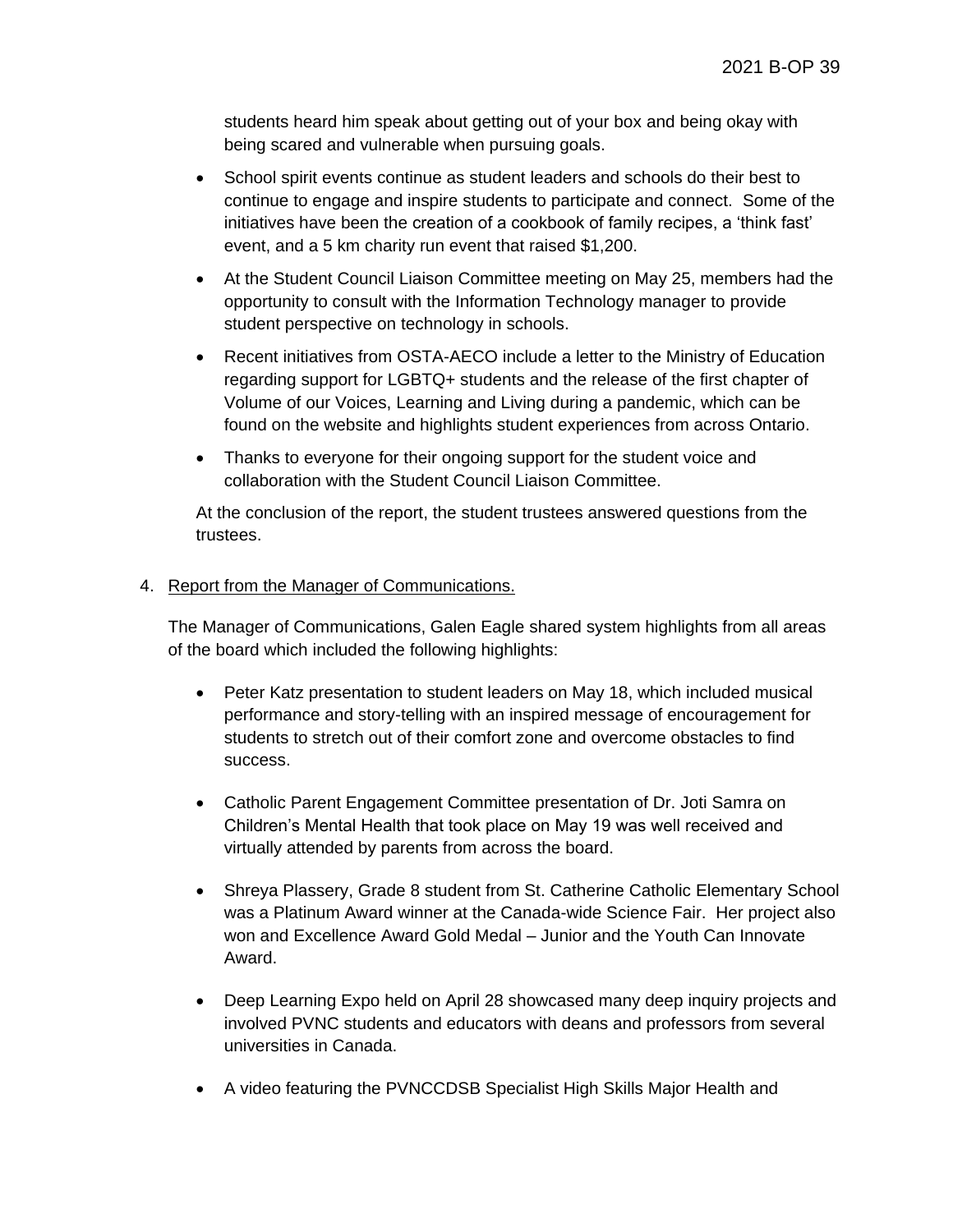Wellness programs.

 Catholic Student Leadership awards celebrations which were held over Twitter during Catholic Education Week, on May 5.

At the conclusion of his report, Galen Eagle invited questions and comments from the trustees.

#### **C. Presentations:**

#### 1. Strategic Priorities Planning

Joan Carragher, Director of Education updated the trustees on the strategic priorities planning that has taken place to date. In a slide show presentation, Joan Carragher reviewed the consultation meetings and emerging themes that have been evident so far. ThoughtExchange surveys were sent out to parents and board staff. In addition, Google surveys were distributed to students from Grades 6 through 12 and a survey was sent to parish priests. The data collected from the surveys and ThoughtExchanges will be reviewed in the near future and next steps will be taken to interpret all data collected so far which will be used in the next stage of the planning process. At the conclusion of her presentation, Mrs. Carragher answered questions.

## 2. French as a Second Language ThoughtExchange Outcomes

Superintendent of Learning Sheila Piggott gave a presentation which reviewed results from a recent French as a Second Language ThoughtExchange survey involving almost 750 participants. The survey requested input about the Board's French Immersion and Core French programs. One of the outcomes has been a decision to move Mathematics from being taught in French in Grade 5 to being taught in English beginning in Grade 4. At the conclusion of the presentation, questions from the trustees were answered by Mrs. Piggott and Adam White, Learning Consultant.

## 3. Specialist High Skills Major, Project Updates.

Tim Moloney, Superintendent of Learning and Alex Duketow, Learning Consultant gave a presentation detailing funding that will enhance the Specialist High Skills Major programs and Co-op program placements. The recent successful application to significant increases to program capacity and equipment and will take effect in the 2021- 2022 school year. The presenters invited questions at the end of the presentation.

## **D. Programs and Services:**

## **E. Business, Finance and Governance:**

1. Ontario Catholic School Trustees Association (OCSTA) Open Session Report.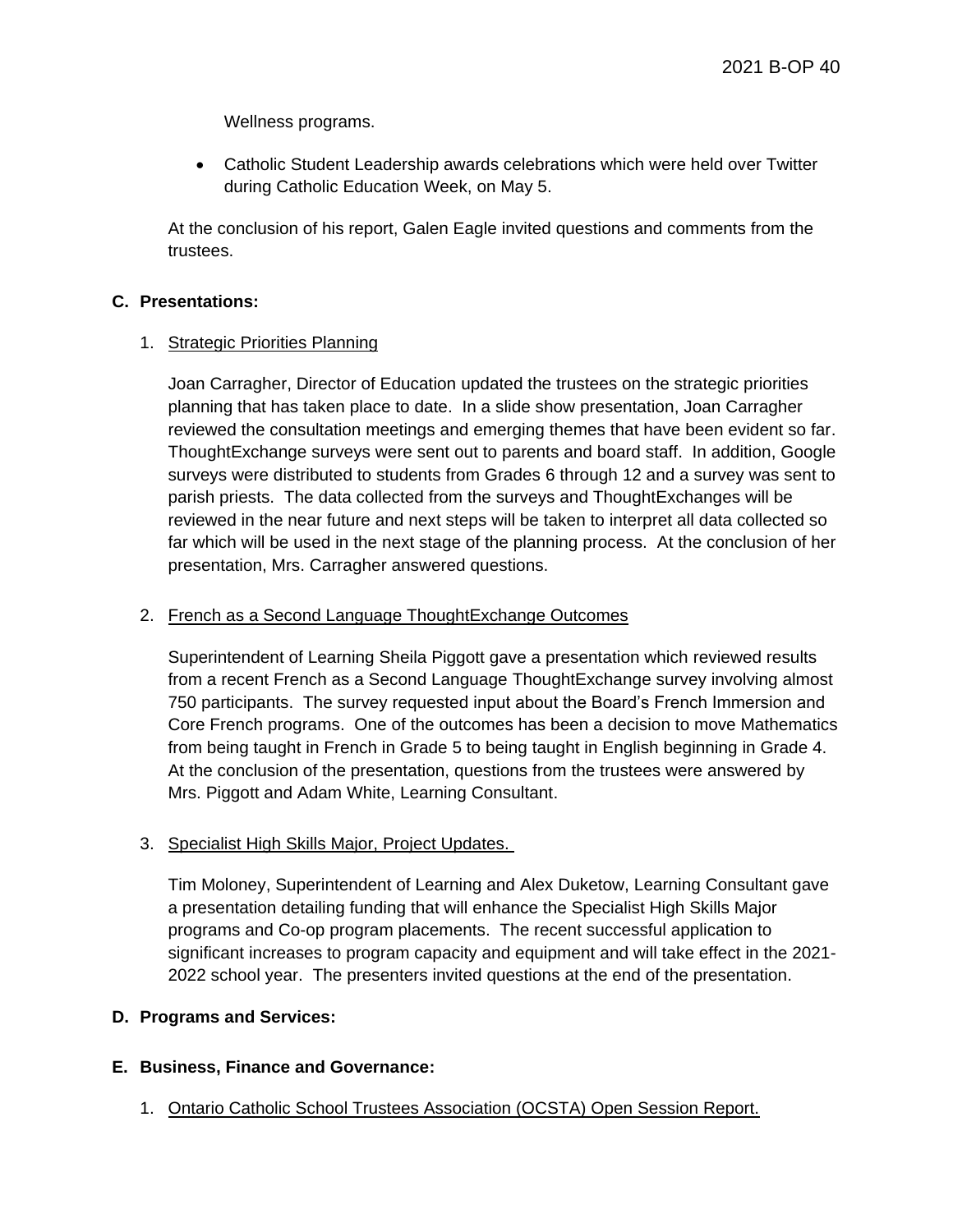Chairperson David Bernier reported on a successful Annual General Meeting held by the OCSTA and noted that the resolution that was authored by PVNCCDSB regarding accessibility funding was passed and will move on to be part of the work of the Political Advocacy Committee. A memorandum to clarify the confusion experienced in the process of the conduct of the business portion of the Annual General meeting was circulated to OCSTA members.

In her regional report, Linda Ainsworth reported on the speakers from the Annual General Meeting. Trustees were reminded that the Canadian Catholic School Trustee Association Annual General Meeting is taking place online on June 3 and 4. Registration information CCSTA has been sent by email.

## **F. Human Resources:**

# 1. 2021-2022 Staffing Report.

Superintendent of Human Resource Services, Stephen O'Sullivan reported on staffing preparations for the upcoming 2021-2022 school year. The report noted a reduction in the projected required number of teachers anticipated in September, however the number of teachers retiring and expected increase in enrolment will reduce the number of surplus teachers. CUPE staffing levels were also reviewed noting the changes in numbers of workers as a result of CUPE System Investment funds.

## **G. Policy Development:**

- 1. Recommended Actions from the Policy Development Committee held on May 12, 2021.
	- **MOTION:** Moved by Emmanuel Pinto, seconded by Kevin MacKenzie

that the Board receive the report and recommendations from the Policy Development Committee dated May 12, 2021, for publication and implementation.

Carried.

## **H. Old Business:**

1. Institute for Catholic Education Memo (May, 2020), 'Affirming our Commitment to Equity, Diversity and Inclusive School Communities'

Joan Carragher, Director of Education gave an update on the actions that have taken place at the board since May 2020, when the commitment was made to support the ICE memorandum and ensure all students feel safe and welcome with the message of "we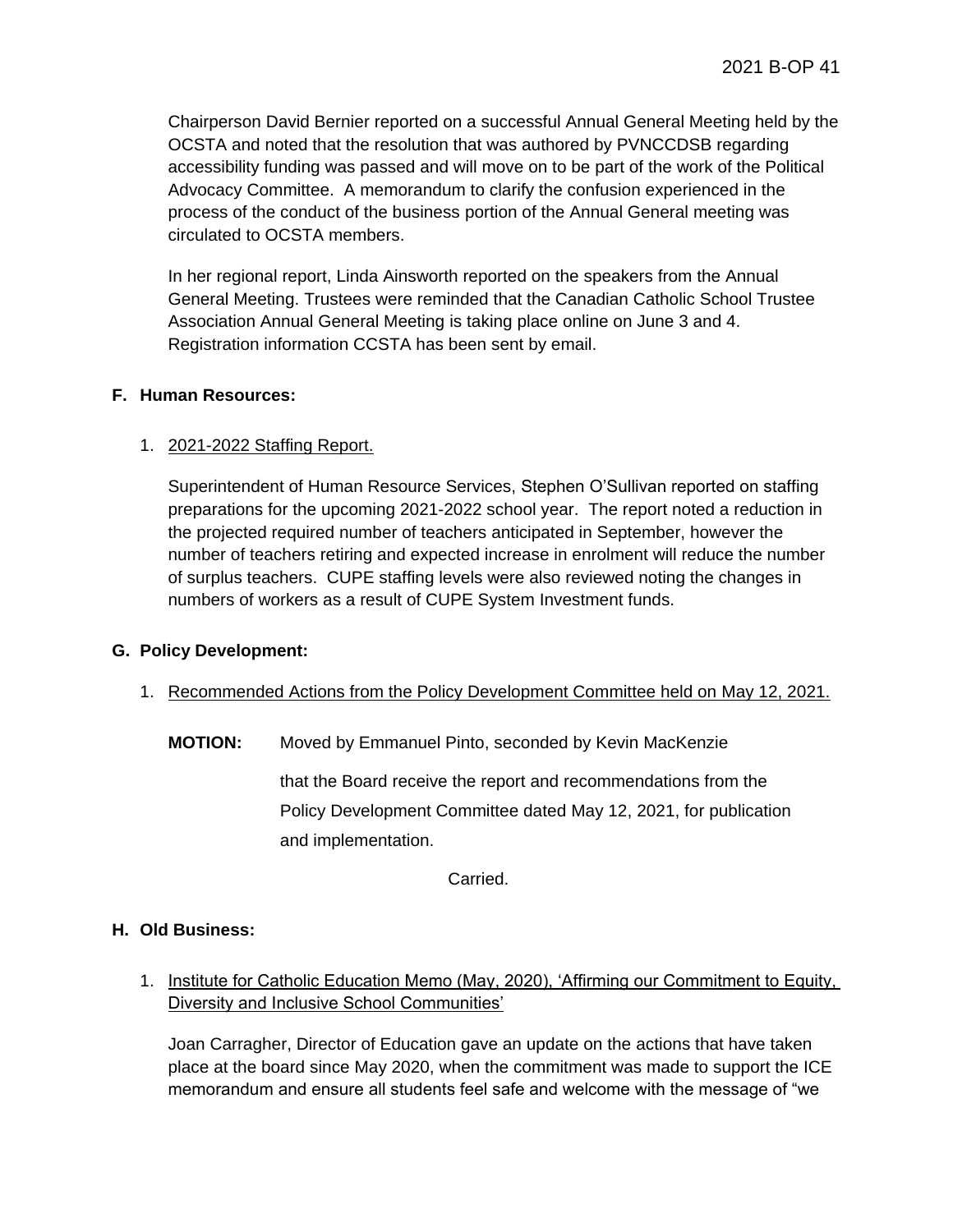are all wonderfully made". Superintendents Jeannie Armstrong and Laurie Corrigan reported on initiatives related to their respective portfolios of equity and accessibility.

The presentation was followed by a discussion about the display of the pride flag and the potential for PVNCCDSB to adopt the practice of its display on board property. It was noted that trustees would not be prepared to vote on the subject without more time for consideration. Trustee Helen McCarthy gave notice of her intention to bring forward a motion that the pride flag be flown on board property at the June Regular Board Meeting.

## **I. New Business:**

# **J. Bring Forward:**

## **K. Information Items:**

# 1. Chairperson's Report

Board Chairperson, David Bernier thanked staff and students for their endurance through the challenges of this school year. A big thanks was extended to all those supporting students in their learning. Mr. Bernier reported on the Catholic Parent Engagement Committee special event that involved many participants and reiterated the importance of everyone's well-being and mental health at this time.

## 2. Committee Chairperson's Report:

- a. Faith and Equity Advisory Committee, April 28, 2021.
- b. Special Education Advisory Committee, April 29, 2021.

Superintendent of Special Education, Laurie Corrigan shared an informative awareness video about autism which was created by students at Holy Trinity Catholic Secondary School.

c. Accessibility for All Committee, May 6, 2021, 10:00 a.m.

# **L. Future Meetings and Events:**

- 1. Board Meeting
	- a. Board Meeting Open Session, June 22, 2021, 6:30 p.m. (In-camera Session, 6:00 p.m.)
- 2. Board Standing Committee Meetings: (Listed in chronological order.)
	- a. Committee-of-the-Whole, June 14, 2021, 6:30 p.m.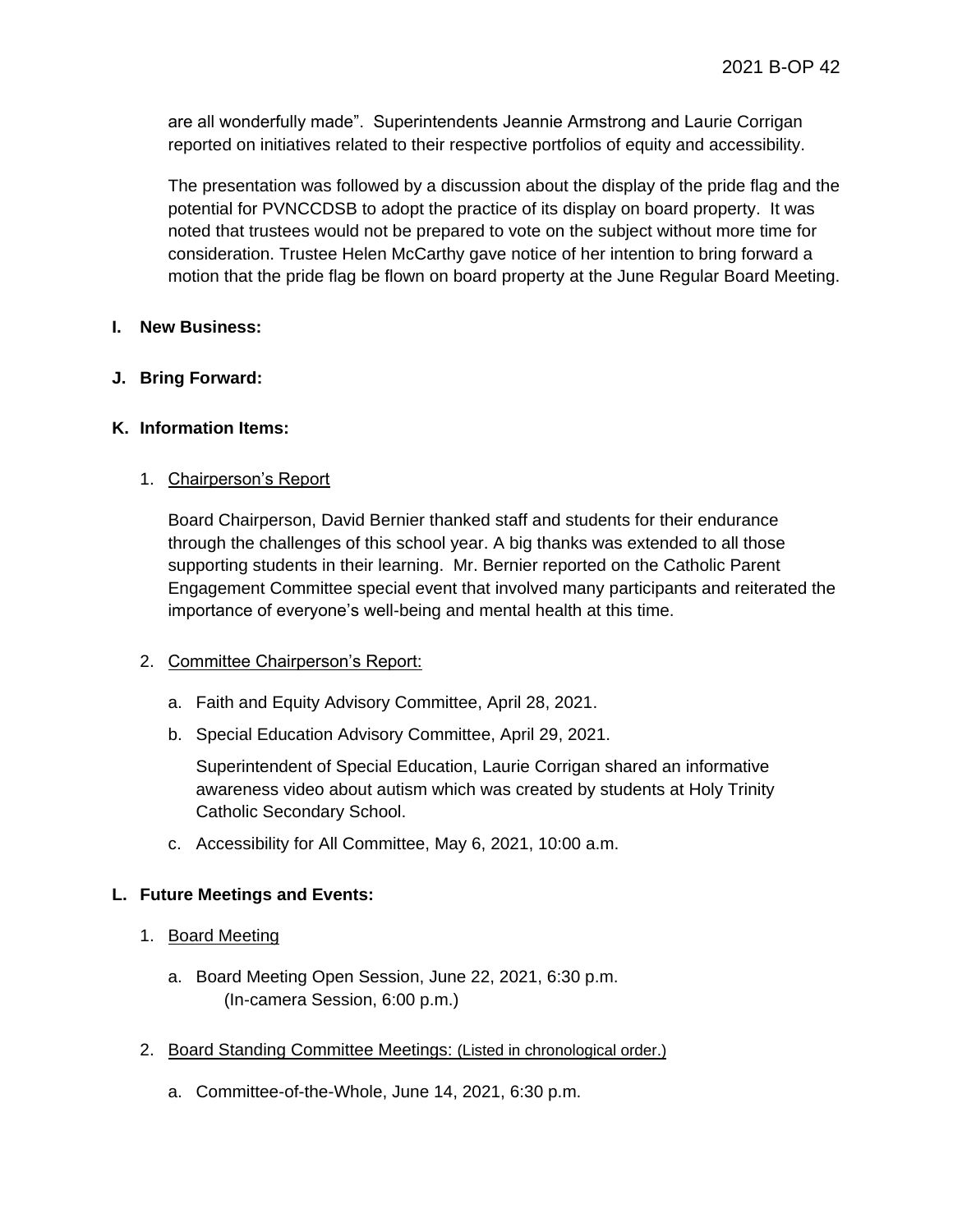- b. Chairperson's Committee, June 14, 2021, 4:30 p.m.
- c. Policy Development Committee, October 5, 2021, 6:30 p.m.
- 3. Other Committee Meetings: (Listed in chronological order.):
	- a. Special Education Advisory Committee, May 27, 2021, 6:30 p.m.
	- b. Catholic Parent Engagement Committee, May 31, 2021, 6:30 p.m.
	- c. First Nation Métis and Inuit Advisory Committee, June 1, 2021, 6:30 p.m.
	- d. STSCO Governance Committee, June 2, 2021, 3:00 p.m.
	- e. Student Council Liaison Committee, June 22, 2021, 4:15 p.m.
	- f. Faith and Equity Advisory Committee, October 14, 2021.
	- g. French as a Second Language Advisory Committee, TBA.
	- h. Audit Committee, TBA.
	- i. Supervised Alternative Learning Committee, TBA.
- 4. Board Events:
	- a. Canadian Catholic School Trustees Association Virtual Annual General Meeting, June 3-4, 2021
	- b. Elementary Graduations, Week of June 21-25, 2021.
	- c. Secondary Graduations, June 29, 2021.

#### **M. Conclusion:**

- 1. Report from the In-camera Meeting
	- MOTION: Moved by Linda Ainsworth, seconded by Braden Leal

that the Board approve the actions and the discussions arising from the May 25, 2021, in-camera session, as follows:

- A. Call to Order:
	- 1. Opening Prayer
	- 2. Motion for the Approval of agenda.
	- 3. No conflicts of interest declared.
	- 4. Motion for the approval of the minutes from the April 27, 2021 Regular In-camera meeting.
- D. Business, Finance and Governance: